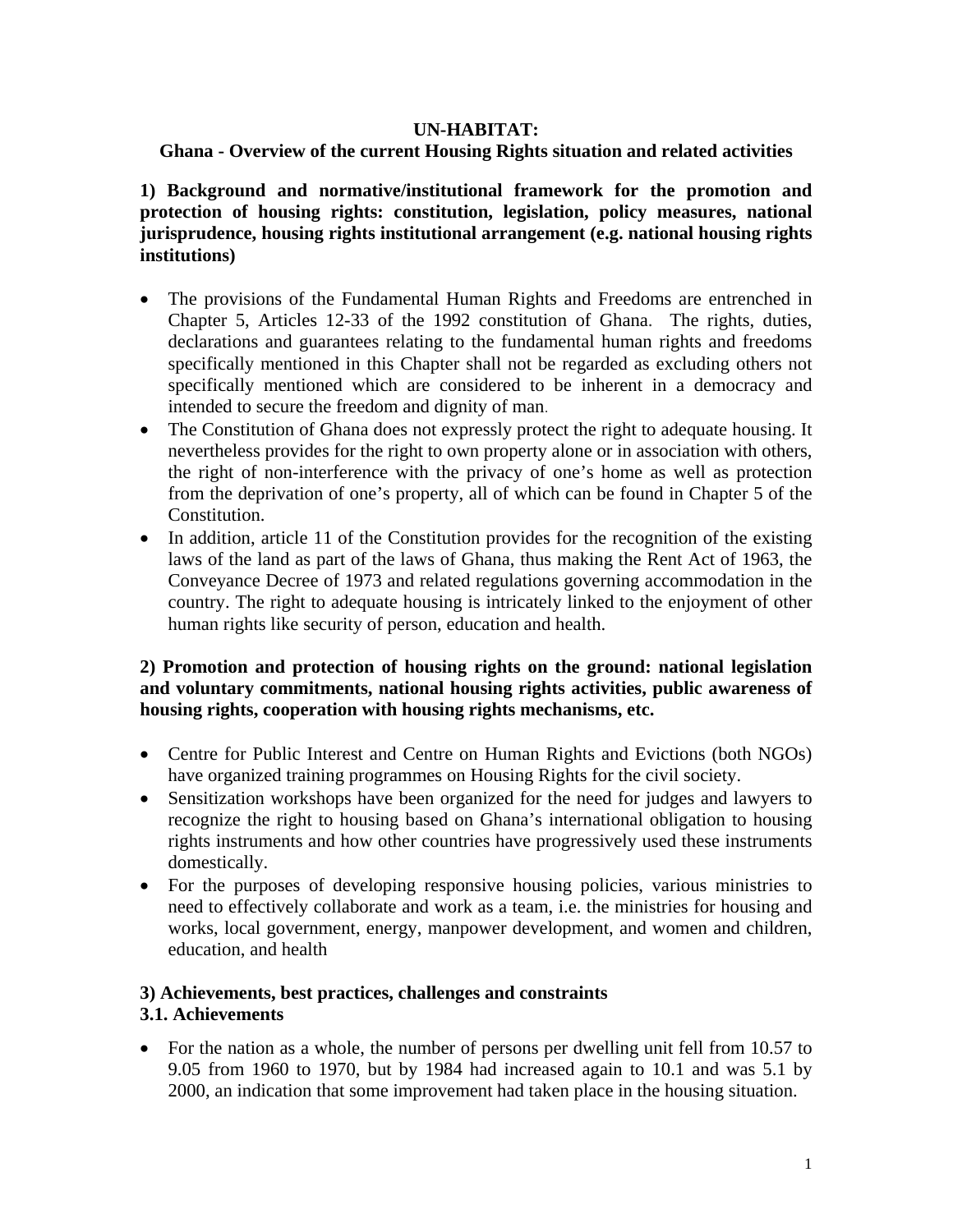- UN-HABITAT and Government through a roundtable meeting of  $25\text{-}26^{\text{th}}$  May 2005 brought all stakeholders together to deliberate on possible ways of addressing the issue and set the roadmap towards a reviewed housing policy. A communiqué was issued.
- Ghana together with UN-HABITAT organized a High Level Peer Exchange on Enablement of Private Sector Lending for Affordable Housing. It provided participating countries an opportunity to share experiences on how best governments can support the private sector and domestic financial services industry to invest in affordable housing.
- Ghana successfully hosted the 2007 African Union for Housing Finance (AUHF) conference, which aimed at formulating strategies for innovative housing finance products. The theme of the conference, held in Accra between the 17th and 21st of September, was "The future of sustainable housing finance system towards affordable housing and infrastructure".
- Preceding the Annual General Meeting (AGM) a training programme focused on various topics under "Loan Origination and Servicing in Effective Housing Finance Management". The AUHF AGM and Conference and Housing Finance Training Programme were sponsored by HFC Bank, IFC and CMHC of Canada, FMO of the Netherlands, the Ghana Housing Finance Association and other local and international agencies

## **3.2. Best Practices**

- To address the problems of the housing sector in Ghana, His Excellency, President J.A Kuffour, announced in the State of the Nation Address in 2005 the commencement of a programme to build 100,000 housing units over a ten year period, through Public-Private-Partnerships aimed at providing decent, affordable accommodation for the middle and low-income groups.
- Government alone has committed to date over of 35 million Ghana cedis (about USD 35 million) for the Affordable Housing Programme. Work is ongoing at 6 sites in 5 regions of Ghana, namely Borteyman-Nungua in Accra, Kpone near Tema, Asokore-Mampong near Kumasi, Koforidua, Tamale and Wa.
- For the first phase, it is anticipated that a total of about 5,000 housing units will be completed. The housing units are contained in four-storey high blocks of one and two bedrooms. These new townships will have modern amenities such as schools, clinics, commercial centres, recreational grounds, places of worship and light industrial areas.
- The units will be for sale and rental because Government recognizes that not everyone within the target group can afford to buy and own a house.

# **3.2. Challenges and Constraints**

- Rapid population growth and increasing urbanization have made shelter one of the most critical problems currently facing the country. Increasing overcrowding, declining quality and access to services characterize much of the housing stock in Ghana. The shortage of housing grew considerably worse during the intercensal period 1970 to 1984.
- Various data suggest that the housing deficit is in excess of 500,000 units whilst supply figures vary between 25,000 and 40,000 units per annum as against annual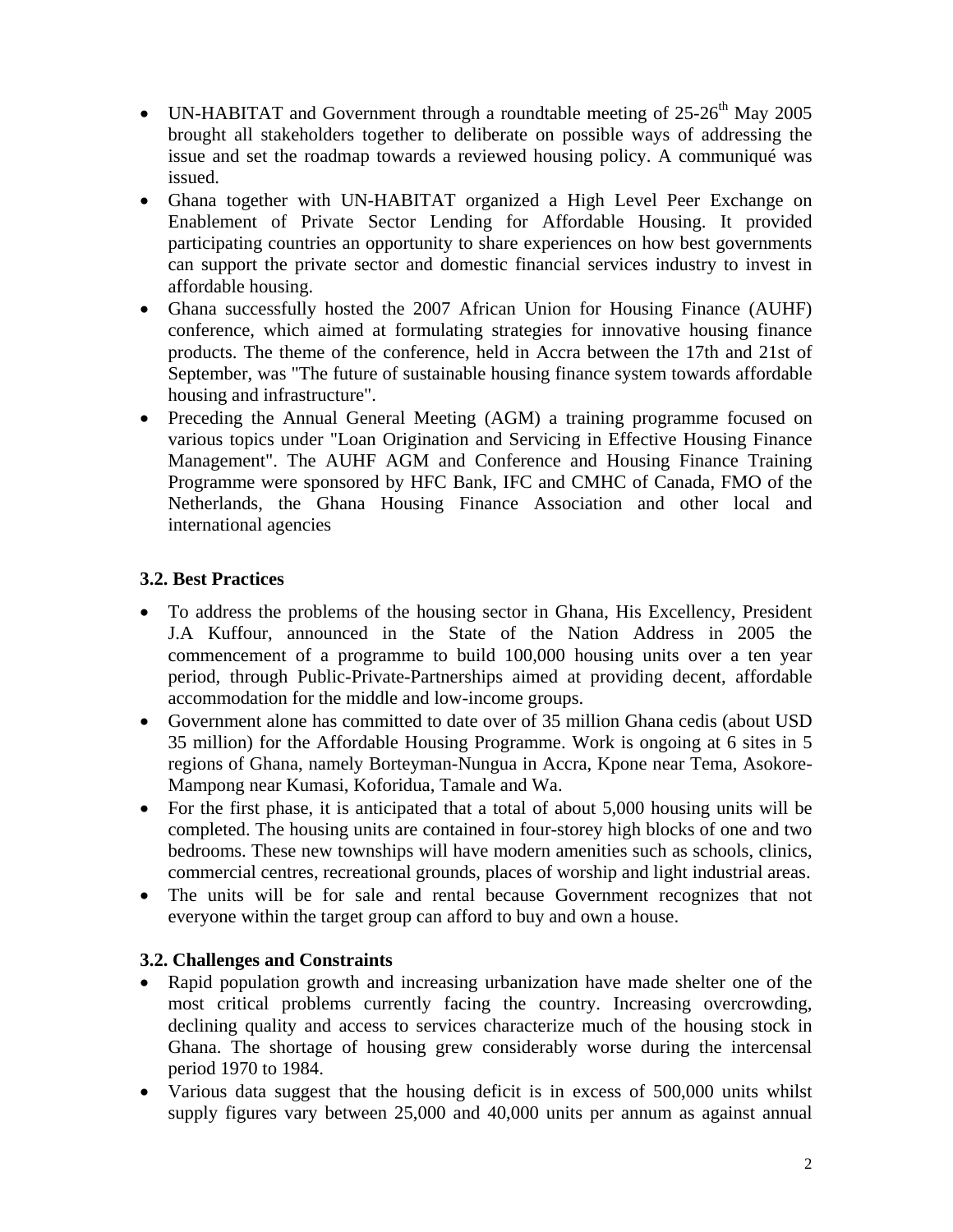requirement of 70,000-100,000 units. Currently, the national annual housing supply to demand ratio (for new housing) is estimated at about 35%.

- The inability of housing delivery system to meet effective demand over the years has created strain on the existing housing stock and infrastructure, especially in urban areas. The housing needs of urban inhabitants are often restricted to sub-standard structures and unsanitary environments in squatter and slum settlements.
- Slum creation has been the result of a recent upsurge in rural-urban migration, limited supply of land, and regulatory frameworks that are not addressing the needs of the urban poor. In 2001, the slum population for Ghana was estimated at 4,993,000 people growing at a rate of 1.83% per annum scattered in all the major cities in the country and is expected to reach 5.8 million by 2010.
- The market for land in Ghana is highly unorganized. Information about who owns what piece of land is not readily available and the legal and administrative systems for transferring title are very cumbersome. These features have serious repercussions on housing supply. Currently, property transactions are slow and costly, and financial institutions are unwilling to extend credit to property holders without clear title.

#### **4) Key national priorities, initiatives and commitments that the country intends to undertake to overcome above challenges and constraints and to improve the housing rights situation on the ground**

- His Excellency President J. A. Kuffour reiterated the challenge of (urban) housing in his State of the Nation Address to Parliament on the 3<sup>rd</sup> February 2005 when he identified the lack of adequate and affordable housing as one of the critical problems faced by the nation. More importantly, the President announced the government's intention to initiate a review of the national housing policy for a more realistic and responsive framework, which will deal with low-cost housing. The expressed intention of the government to partner with the private sector in addressing the problem of housing adequacy and affordability reflects the recognition of the need for increased participation of non-public actors in housing
- Ghana is in a process of preparing a shelter policy with the ultimate goal of providing adequate, decent and affordable housing which is accessible and sustainable with infrastructural facilities to satisfy the needs of Ghanaians.
- The National Land Policy provides a comprehensive framework for dealing with land constraints and providing the legislative and institutional framework for land management and administration in the country, taking into account the provisions of the 1992 Constitution on private property ownership, compulsory land acquisition, public lands, and stool and skin lands management.

### **5) Ongoing and planned capacity-building and technical assistance activities that contribute to the progressive realization of the right to adequate housing, by UN-HABITAT and/or other actors**

• UN-HABITAT, humanitarian NGOs and Government have been advocating for the promotion of the right to adequate shelter and other human settlements issues especially with regard to the urban poor.